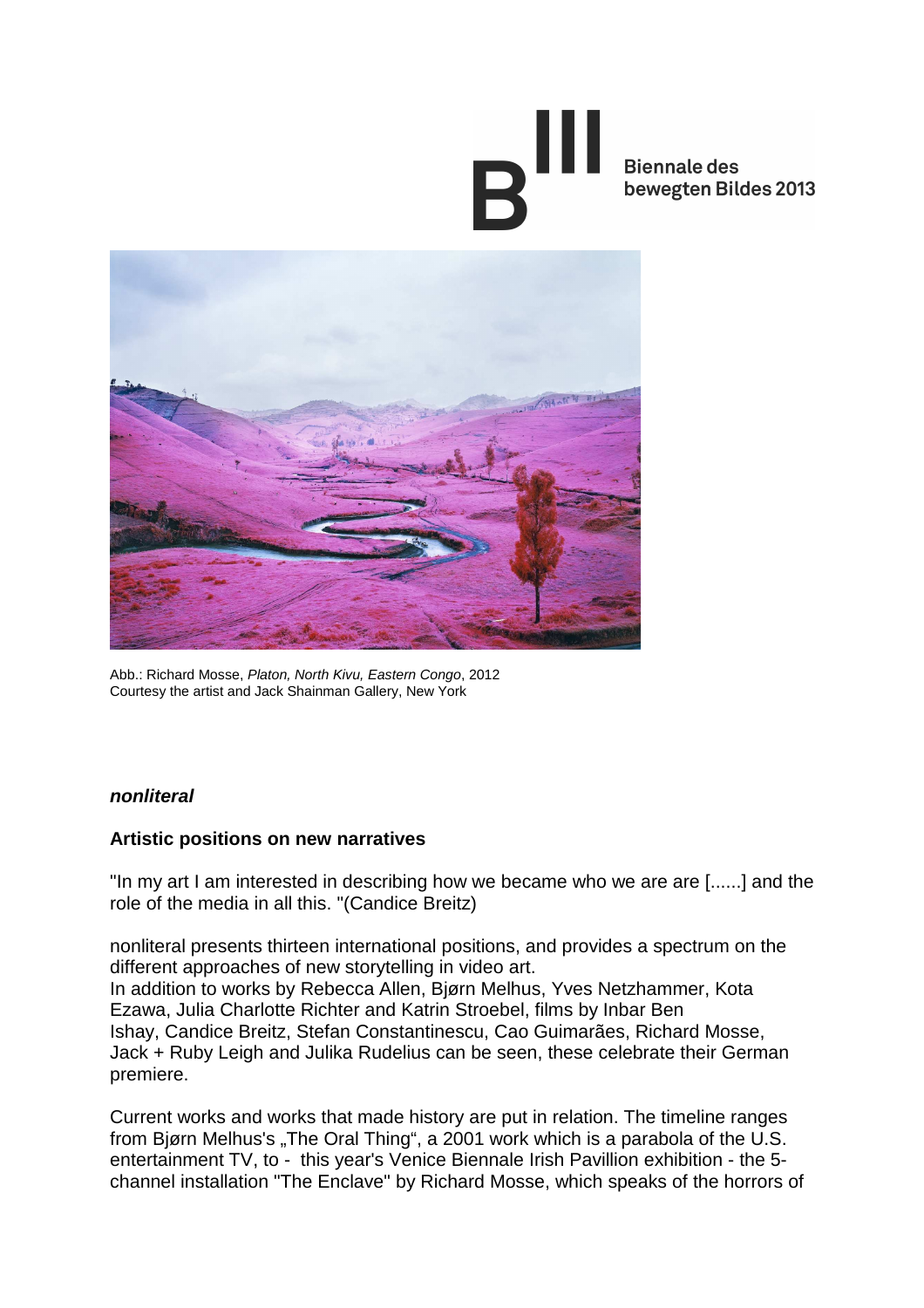the ongoing war in Congo and the suffering of the population in images of a strange and seductive beauty.

Key scenes of Canadian director David Cronenberg inspire Candice Breitz's new work "Treatment". It adresses fundamental questions of narration in art and thus provides an excellent example of the Biennale's topic.

Jack + Leigh Ruby's installation translates real events directly into cinematic fiction: produced by the artists Eve Sussman and Simon Lee, "Car Wash Incident" is an reenactment of an actual insurance fraud, whose planning and implementation doesn't differ from some artistic strategies.

The other film and video works reflect phenomena of everyday culture or larger social and political contexts. In this case, the artists use very different narrative modes as well as different visual languages.

The exhibition was curated by Anita Beckers in collaboration with Corinna Bimboese and Heike Strelow.

**Atelierfrankfurt, Schwedlerstraße 1 – 5, 60314 Frankfurt Opening: 31.10.2013 at 8.30 pm Exhibition Duration: 01.11. – 07.11.2013 Opening Hours: Monday – Sunday, daily from 10 am – 8 pm T: 0151 / 65456342 Email: kontakt@atelierfrankfurt.de info@galeriebeckers.de info@galerieheikestrelow.de** 

Special thanks to the supporters of this exhibition, in particular Mario von Kelterborn/OSMO Collection, ARTIMA and Leo Burnett.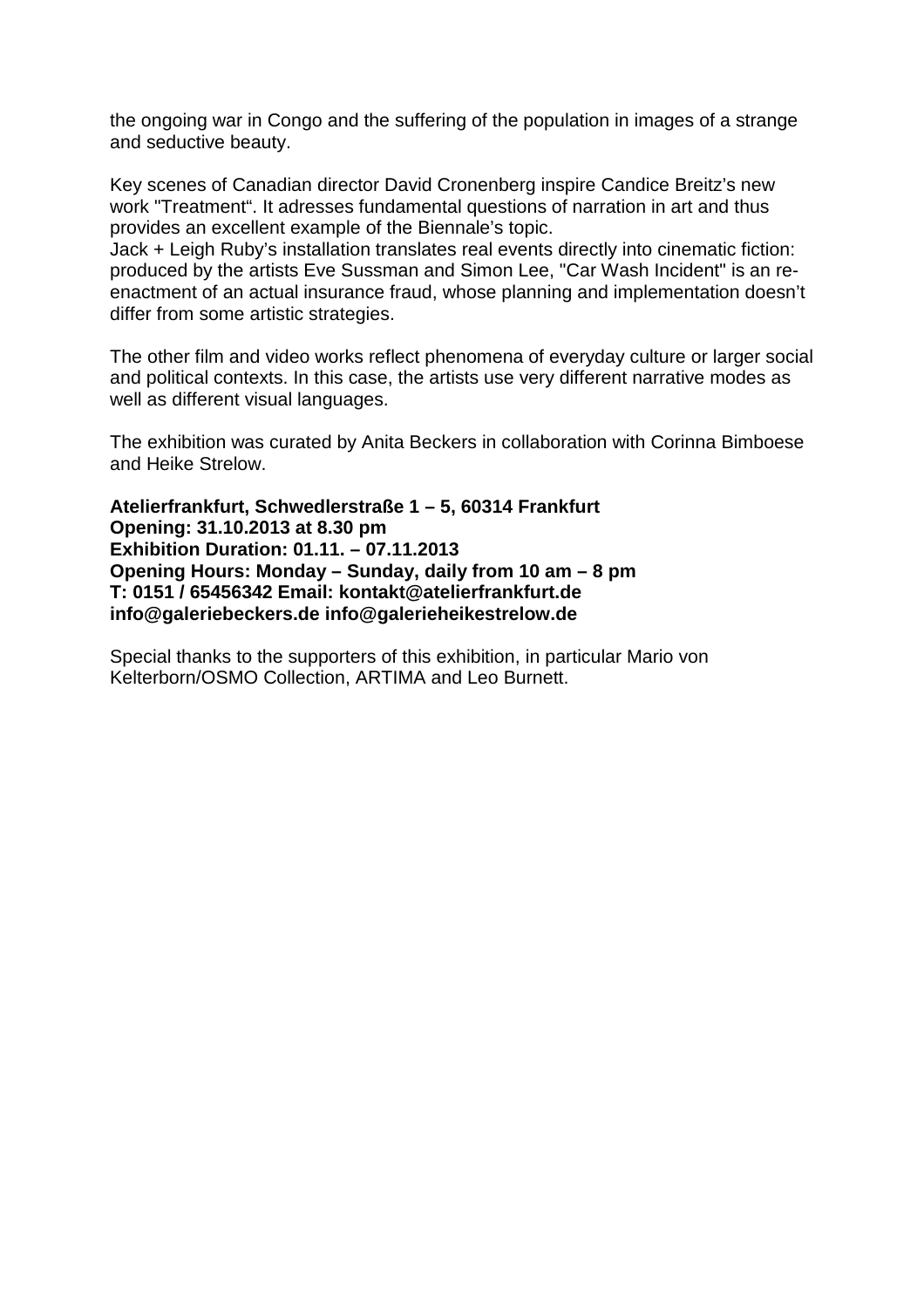# **nonliteral: Die Arbeiten Rebecca Allen**

**Figures in Motion,** 2013 Figure Waiting, 2013 Duration: 00:45 Figures Crawling, 2013 Duration 2:00 Additional Credit: Movement Composition and Execution: Hannah Sim, Mark **Steger** Figures Hanging, 2013 Length: 1:30 Additional Credit: Movement Composition and Execution: Hannah Sim, Mark **Steger** Courtesy: of the artist, Los Angeles, CA, USA

"Figures in Motion" is a series of video works inspired by a lifelong study of the human body in motion. Human forms appear as otherworldly fluid abstractions; their intricate, undulating movements are realistic and unaltered. The compelling and at times disturbing movements draw from our deep familiarity and visceral response to human motion. The abstracted forms emphasize this response and together they create mesmerizing perceptual effects in the mind of the viewer.

### **Inbar Ben Ishay**

**Ink Bird**, 2011 Film by Inbar Ben Ishay Photography by Daniel Miller Duration: 15min Colour, Stereo Courtesy of Inbar Ben Ishay

Ink Bird explores the borders between innocent play and violence, inducing pleasure and causing pain, arbitrary and planned behavior. At first glimpse the film seems to be a performance piece staged among nature, which then slowly slips into the repetitive loop of dream logic. In the first scene one can see a group in the forest, shifting in their movements between playfulness and a voilent act. In a second scenery, which is woven with the first one, a woman is been seen in her home, shifting between dream to wakefulness, between the will to be again part of a group and the need to keep herself isolated.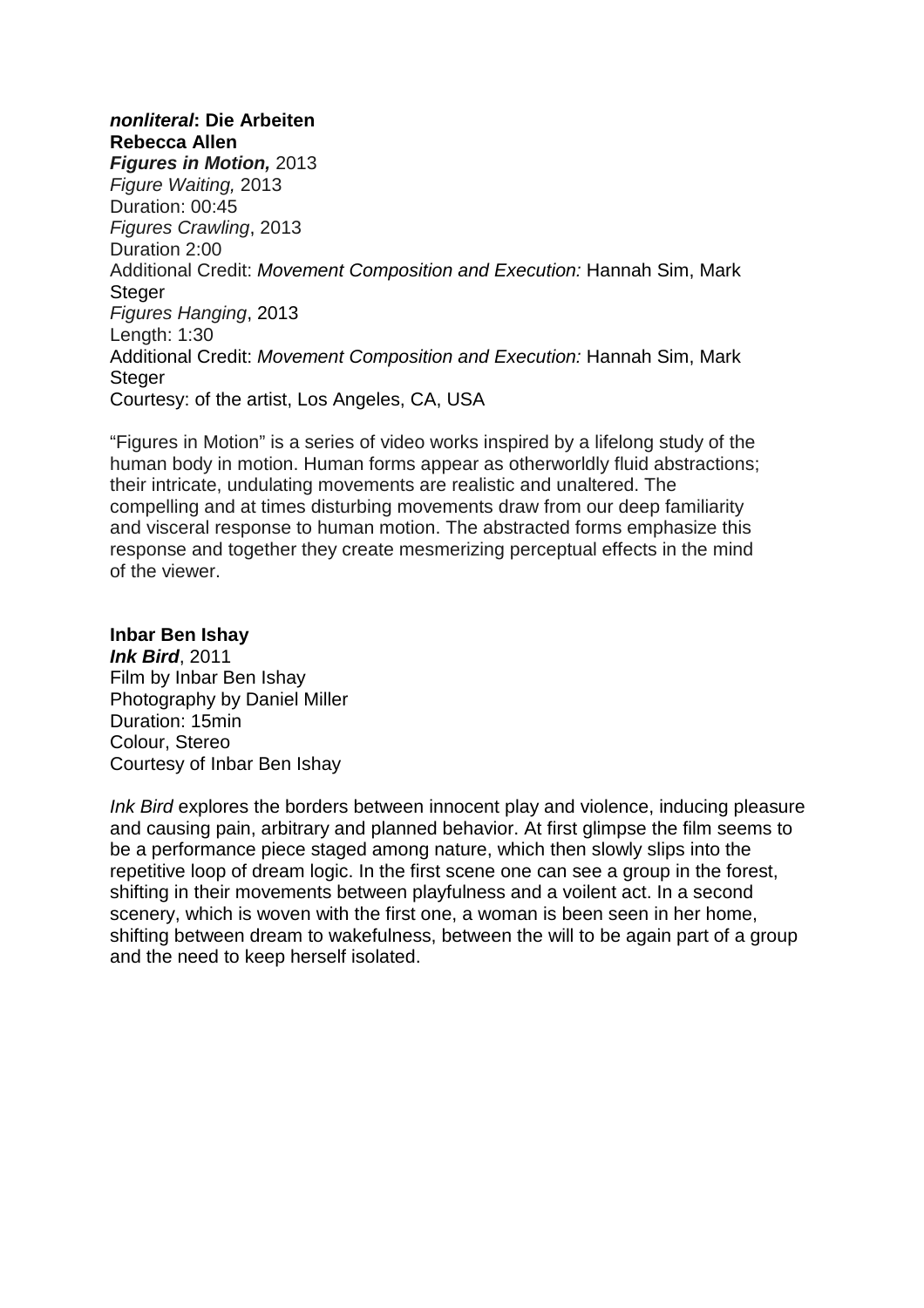## **Candice Breitz**

**Treatment**, 2013 Dual-Channel Installation 2 Hard Drives Duration: 8 minutes Commissioned by Toronto International Film Festival 2013 Courtesy: White Cube London + Kaufmann Repetto, Milan and the artist

Treatment (2013), a new dual-channel installation by Candice Breitz, brings an original soundtrack to three key scenes from The Brood (1979), a film that David Cronenberg has often described as his most autobiographical. Each of the scenes now severed from the plot of the original film—invites us to voyeuristically observe a therapeutic exchange between maverick psychotherapist Dr Hal Raglan and one of his patients. Breitz riffs on Cronenberg's exploration of the self-perpetuating psychological horror that lies potential in family relationships: the artist, her parents and her therapist lend their voices to the three scenes to create the new soundtrack.

### **Stefan Constantinescu**

**Family Dinner**, 2012 Fuji Film, export to Hard Disk Duration: 14 minutes, 25 seconds Produced by Helene Lindholm, ATMO, Stockholm Courtesy: Dommering Collection, Amsterdam

Family Dinner (2012), the newest piece by Ştefan Constantinescu, is part of an ongoing series devoted by the film director and visual artist to "Love Stories". In the prosperous and chic apartment of the Christiansson family, strange things are happenning. While Niclas is in the kitchen preparing dinner, his wife is committing adultery in the bathroom. Maja, wife and mother, is in bathtub exchanging kinky messages on her mobile phone while her husband and daughter are impatiently waiting for her to have a family dinner. Even when her phone is out of battery, she cannot bring herself to stop. The film is an example of how technologies and social media have penetrated our intimacy and are changing our lifes.

Family Dinner was shown at the 51th Semaine de la Critique in Cannes (16. - 24. Mai 2013), and at Art Rotterdam 2013. The German Premiere of Family Dinner will take place in Frankfurt during the B3 Biennale.

#### **Kota Ezawa**

**City of Nature**, 2010 Installation with 5 monitors Duration: 6 minutes Commissionned by Madison Square Art Courtesy: Städtische Galerie Wolfsburg

City of Nature depicts landscape scenes taken from over 20 feature films, ranging from "Deliverance" to "Fitzcarraldo" to "Brokeback Mountain". Drawn frame by frame using vector-based animation, each scene leads into the next (for instance a bird from one scene flies into the landscape of another), creating a narrative in which the landscape becomes the protagonist. All scenes are devoid of human presence or overt signs of civilization. The video City of Nature was commissioned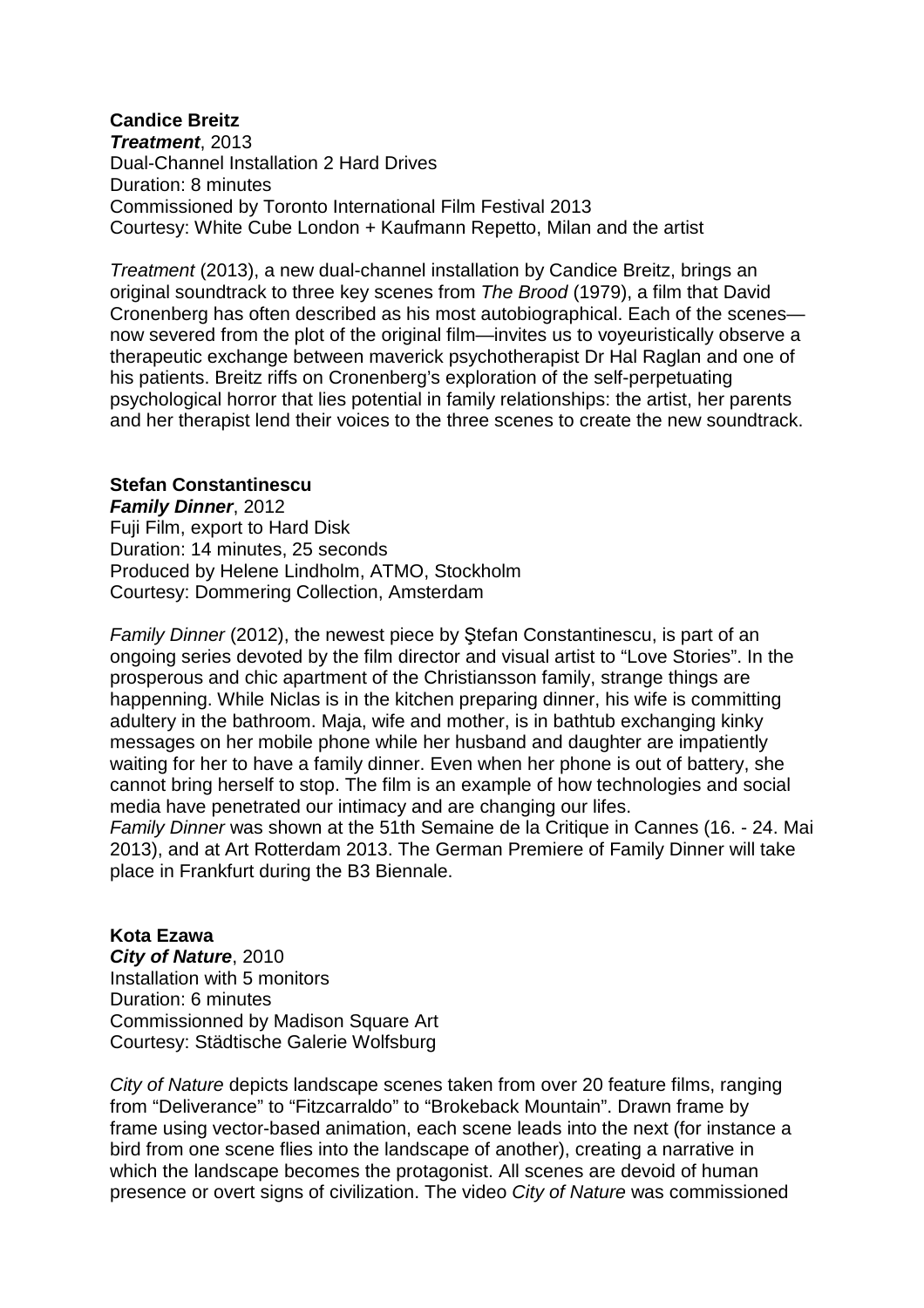by Madison Square Art and installed in Madison Square Park in 2011. The installation of the four screens in the centre of the park's natural but constructed environment further accentuated the dichotomy of real and artificial landscapes.

#### **Kota Ezawa Last Year at Marienbad**, 2007 One-channel Video Duration: 4 minutes Courtesy: the artist, San Francisco

Last Year at Marienbad draws inspiration from homonymous film made by Alain Resnais in 1961. Reinterpreting key scenes of the original work in the format of digital animation, Kota's adaptation reflects mirrors the purity of the French director's narrative in terms of form and content. He cites essential moments of the film as icons of the history of cinema, brings the faded images back into the present, and adapts them to the narrative technique of modern animation with the same formal rigor. Taking for granted that the film and its plot are well known to the public, he obtains the same magical atmosphere as the original through minimal means – in black and white and with no sound – and makes it live again in the mind of the spectator.

#### **Cao Guimaraes Limbo**, 2013 Single-Channel HD Video

Duration: 17 minutes Courtesy: Nara Roesler Gallery and of the artist, São Paulo

Mainly concerned with the question of "the Other", even if this "Other" can only be grasped through his gestures, traces, memories and absence, Cao Guimarães focuses on every day objects and situations so that human presence can only indirectly be inferred. Establishing acute correspondences with the photographic medium, Limbo (2011) deals with both the unpredictability and the banality of the real. These images progressively transform and acquire a strange subjectivity, to the point of an almost hallucinatory quality that finally dissolves all distinctions. Less an obsessive or exhaustive but more an affective and fictive collection of images, Limbo transpires a phantasmagorical, desolate and melancholic mood.

# **Bjørn Melhus**

**The Oral Thing**, 2001 Single-Channel Video Dauer: 8 minutes Courtesy: Sammlung Goetz, München

The video The Oral Thing is a tall tale about embarrassing confessions in so called daytime-talkshows. The promise of salvation never becomes true, the selfportrayal in front of millions of viewers rather satisfies the desire for sensation of the entertainment industry, which is been used in commercial television.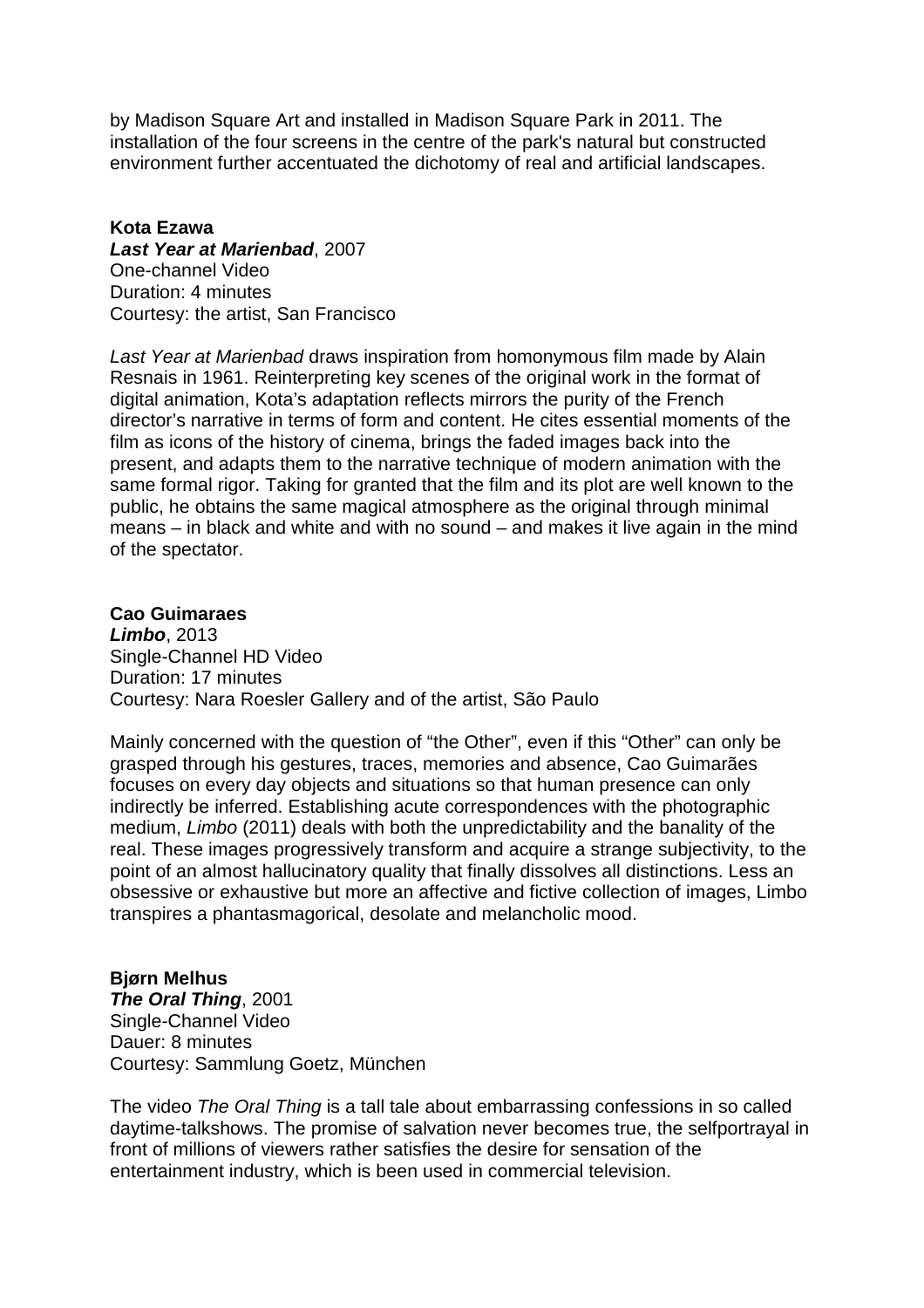The bodily activities which are a preferred topic in these shows seem to be detached from the presented bodies and are reduced to the language of the "talking heads" – an oral TV-culture.

In a form of ritual – a mixture between televisionchurch, musical and quiz – a talkmaster produces two candidates without lower abdomen or arms. He worms secrets out of them, confessions about incestuous love, sex and violence, which are commented by the audience in the studio.

Bjørn Melhus explores identity formative patterns of American and global Mass culture apart. He is one of the most important video artists in Germany and has won several awards.

### **Richard Mosse**

**The Enclave**, 2013 16mm infrared film transferred to HD video Duration: 39 minutes 25 seconds Commissioned by The Pavilion of Ireland at the 55th International Art Exhibition - La Biennale di Venezia Courtesy: von Kelterborn/ OSMO Collection, Frankfurt

The Enclave is a search for more adequate strategies to represent eastern Congo's overlooked humanitarian disaster, in which at least 5.4 million people have died of war-related causes since 1998. Employing an obsolete military surveillance film which registers infrared light, The Enclave immerses the viewer in a challenging and sinister world, exploring aesthetics in a situation of profound human suffering. At the heart of the project, as Mosse states, is an attempt to bring "two counter-worlds into collision: art's potential to represent narratives so painful that they exist beyond language, and photography's capacity to document specific tragedies and communicate them to the world."

**Yves Netzhammer & Bjørn Melhus** 

**Die umgekehrte Rüstung**, 2003 Single-Channel Video Duration: 23 minutes, 30 seconds Courtesy: von Kelterborn/OSMO Collection, Frankfurt

Die umgekehrte Rüstung (The Reversed Armory) is a co-production by Bjørn Melhus and Yves Netzhammer. In vivid images, the video deals with contagion and injuries to the body, with bacterial and viral attacks on the human organism.

In analogy to the pulsing flow of the pictures, the video circles around the subject of blood, that "transformable material, equally physical and psychological"

(Netzhammer), the appearance of which has always evoked a maximum of human emotions, from vulnerability, to horror, power and helplessness.

Bjørn Melhus produced the soundtrack to the film by manipulating snippets of American western and science fiction films.

#### **Julia Charlotte Richter**

**Promised Land I und II**, 2013

Single-Channel HD Video Duration: 3 minutes & 50 seconds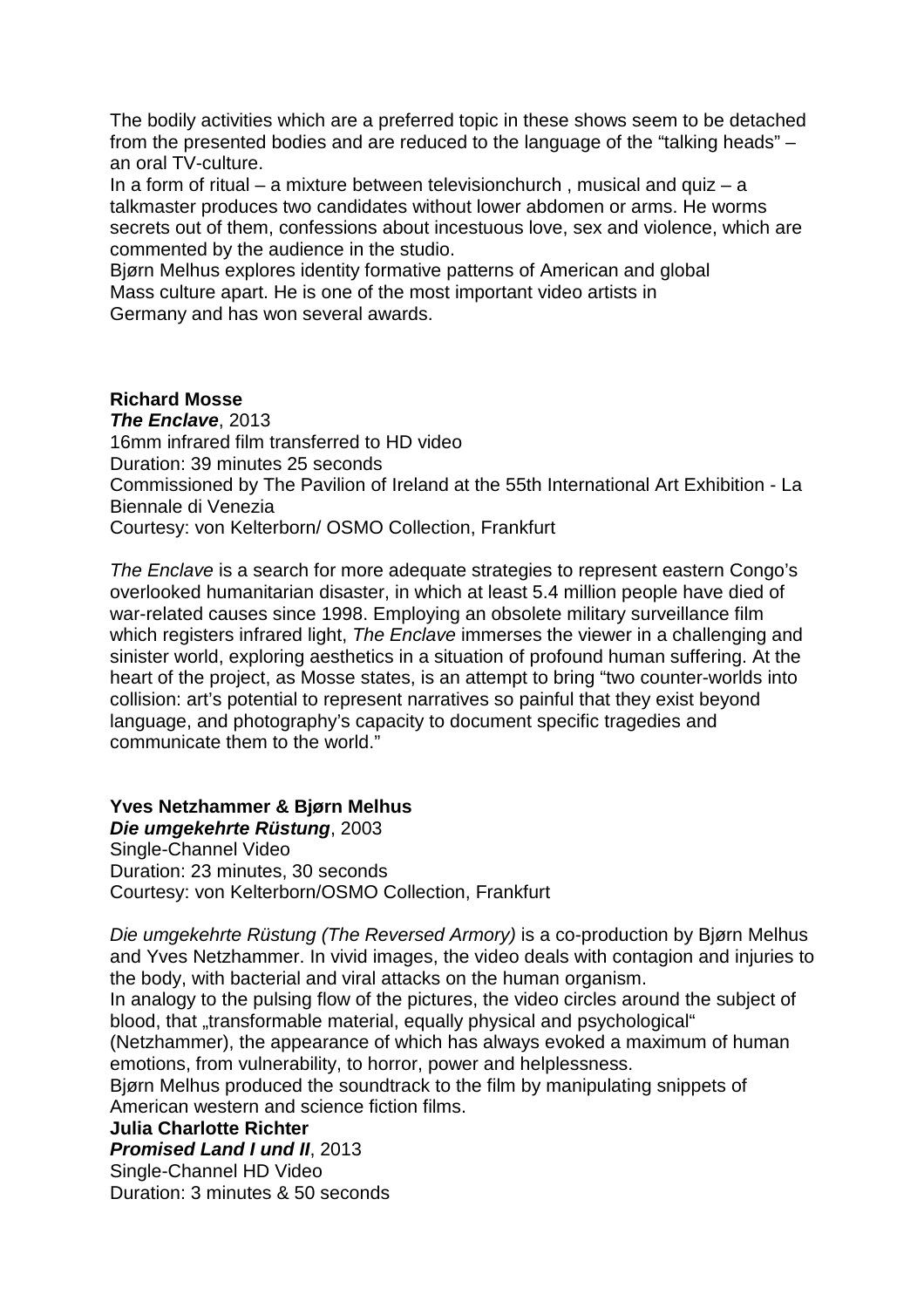#### Courtesy: the artist, Berlin

The view goes to a modern conference room. Young and smart looking men in suits stand around. Sliding doors are moved, coevering the windows. The view out is blocked. Puzzled, the men sitt around the table. Not a word is spoken. Once more, the room is beeing sealed off. A man pours mineral water in a glass. The sound of the bubbling is so intense that one instintively thinks of pissing. He pisses his fear into the glass. Is it fear? Rather despair. Suddenly, the facade can no longer be maintained. The men struggle not to cry, but the urge is too strong. (Jean-Christophe Ammann, catalogue extract Promised Land, 2013)

## **Jack+Leigh Ruby**

**Car Wash Incident**, 2013 Dual-Channel Installation Duration: 40 minutes Courtesy: Jack + Leigh Ruby, Simon Lee and Eve Sussmann, New York

Car Wash Incident by Jack+Leigh Ruby is a dual screen film installation inspired by the artist's 25 year career as confidence artists carrying out theatrical insurance frauds. Based on a single surviving photograph from one of Jack+Leigh's earliest scams Car Wash Incident uses their original image as a jumping off point to create a cinematically confounding situation of doppelgängers and conflicting story lines. The World Premiere of Car Wash Incident will take place in Frankfurt am Main during the B3 Biennale.

Car Wash Incident has been produced by Simon Lee and Eve Sussman with support from Panavision.

#### **Julika Rudelius And I for no woman,** 2013 HD Video Duration: 12 Minuten Courtesy: the artist, Amsterdam, Netherlands and New York, USA

With her German premiere video artist and photographer Julika Rudelius enriches the B3. In her brand new video work And I for no woman, 2013 "beauty meets and joins art, Shakespeare and Feminism". Amsterdam and New York-based artist Rudelius explores through the mediums of video and photography aspects of the human behavior. Her interest deals with communicative codes, facial expressions, gestures, gender-specific and culturally-determined behavior patterns.

**Katrin Ströbel How to rock the Casbah**, 2007 3-Channel-video installation Duration Video No. 1: 4 Min 57 Sec